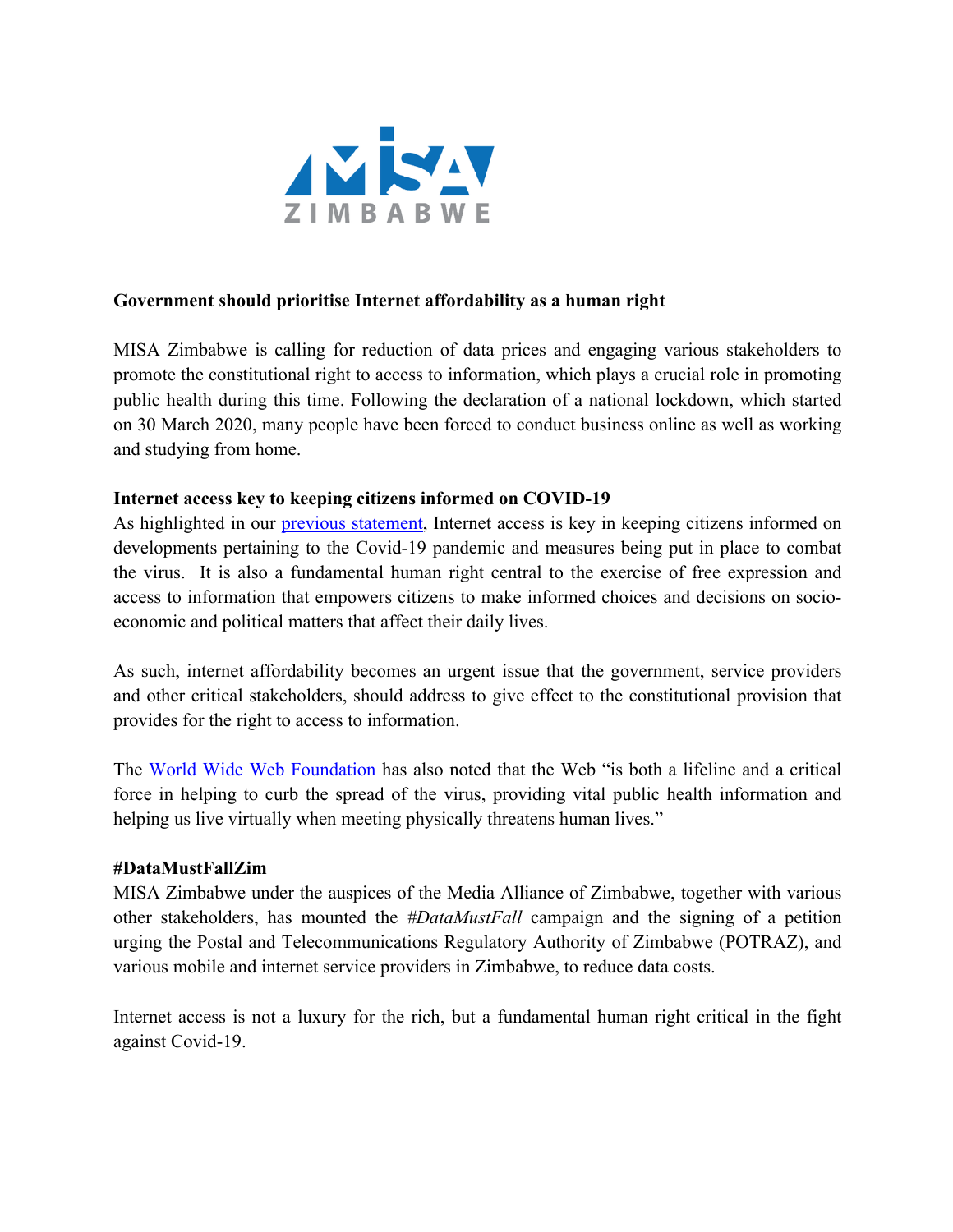It is therefore worrying that despite MISA Zimbabwe's calls for the reduction of data prices, contrary developments have been noted. On 5 May 2020, Econet Zimbabwe, the nation's largest mobile network provider, increased its data prices by up to 225%.

# **More: Sign the #DataMustFallZim petition**

This development resulted in 25 gigabyte mobile data being increased from ZW\$400,00 to ZW\$1,300.00. Ironically, in a letter dated 28 April 2020, Econet appealed to its suppliers to consider slashing prices by 20% due to increased operating costs.

However, it still proceeded to increase data tariffs by 10 times more less than a week later! NetOne, the second largest network, also increased its data prices on 6 May this year by between 12 and 100%. Although, the third and smallest network provider Telecel, has not yet increased the prices of its data offerings, it would not be surprising for such a development to take place although the percentage increases are not likely to be as astronomic as those of the other two.

# **Broadband affordability**

It has been noted that generally on the continent, the average price for one gigabyte of data ranges between 7.12% and 20% of the average monthly salary, which is much higher than the defined affordability benchmark of 2% of average income.

Regarding the Zimbabwean context, it should be noted that the average salary in Zimbabwe is about \$3,000 a month. According to a survey conducted by the Consumer Affairs section at the Ministry of Information, Publicity and Broadcasting Services, the food basket for a family of four rose from \$4,656 in February to \$6, 660 as of 11 April.

In light of the above, internet access has been reduced to becoming a luxury. The Affordability Drivers Index 2019 ranked Zimbabwe second, from Malawi, and being among the worst ranked countries in Africa as far as broadband affordability is concerned.

# **Amendments to the African Declaration on Internet Rights and Freedoms**

These developments are contrary to Principle 2 of the Revised African Declaration on Internet Rights and Freedoms which notes that access to the internet should be available and affordable to all persons in Africa without discrimination on any grounds such as status, of which this status can be economic.

The Human Rights Watch has also stated that "reliable and unfettered access to the internet should be maintained and steps should be taken to ensure internet access be available to people with low incomes."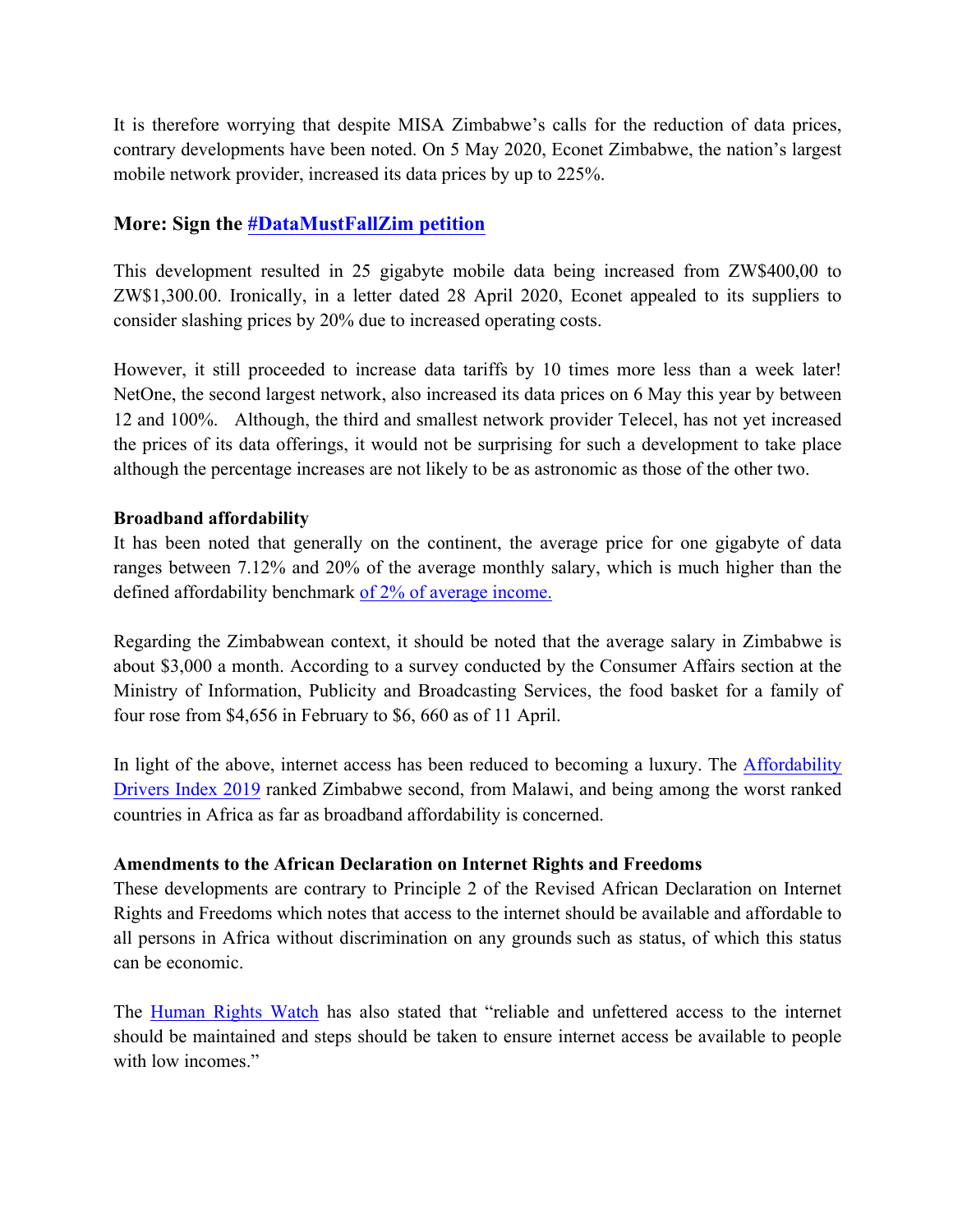The Declaration also notes further that access to the internet plays a vital role in the full realisation of human development, and facilitates the exercise and enjoyment of a number of human rights and freedoms, including the right to freedom of expression and information.

In South Africa, Vodacom and MTN have decreased data prices for lower volume data bundles by up to 40% and 50% respectively. This is designed to ensure that more people than ever before are brought on board to access the internet. Additionally, the South African Coronavirus Resource Portal, is now zero-rated on all mobile networks.

Such steps are commendable and Zimbabwean operators could learn from these.

## **Reduction of data prices should be universal**

Meanwhile, MISA Zimbabwe takes note of Econet's E-Learning Data Bundle package offer, which seeks to ensure that learners have access to discounted data, which is necessary to facilitate online learning for students that have been affected by the pandemic.

However, MISA Zimbabwe is of the view that the reduction in data prices should be universal and applicable to all content instead of restricting it to educational information only.

It is commendable that POTRAZ has allocated the three mobile network operators in Zimbabwe free frequencies until the end of the year as part of its measures to ensure affordable data to internet users in the wake of the Covid-19 pandemic.

There is, however, urgent need to develop a holistic framework that takes into account the principles laid out in the African Declaration on Internet Rights and Freedoms and also caters for long term universal internet access.

The pandemic has already shown us that the provision of internet access services should not be determined solely for profit-making, but for the promotion of the exercise and enjoyment of human freedoms, including digital rights.

The government should also play a key role in that regard by promoting transparency on the state of the Universal Services Fund. We therefore urge various stakeholders in the telecommunications industry in Zimbabwe to develop a sustainable model that ensures universal internet access.

MISA Zimbabwe, through its #*DataMustFall* campaign, reiterates its call for implementation of the **Three As**, namely: (Internet) **Access, Availability** and **Affordability,** to enhance citizens' access to information and participation online.